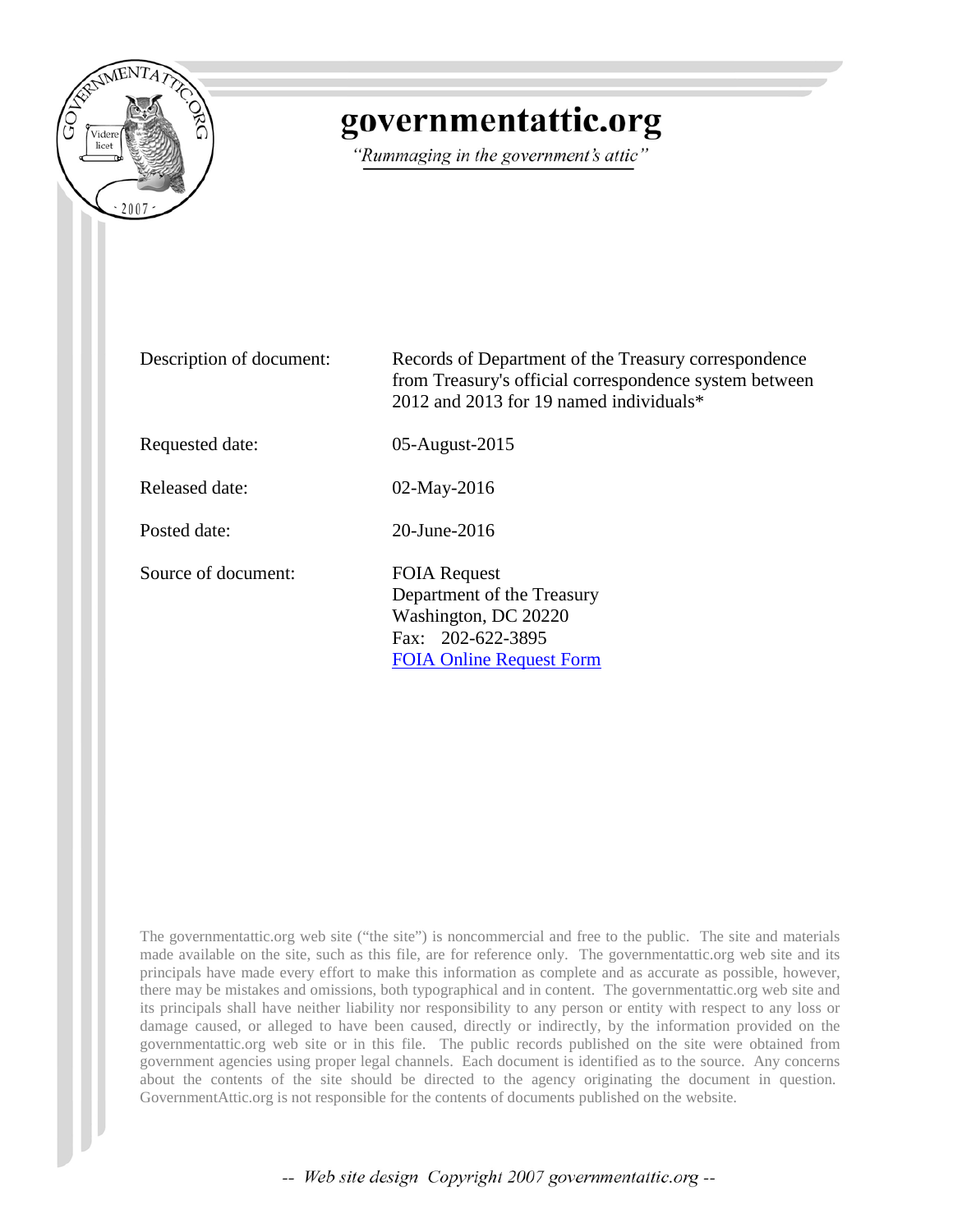## \*Nineteen Individuals Named in Request

Hal Rogers Ander Crenshaw Michael Fitzpatrick Shelly Moore' Caputo Gregory Meeks Jon Kyle Kent Conrad Orrin G. Hatch Ron Wyden Max Baucus Gary G. Miller Patrick McHenry Al Green Jeb Hensarling Maxine Waters Spencer Bachus Barney Frank Scott Garrett Carolyn Maloney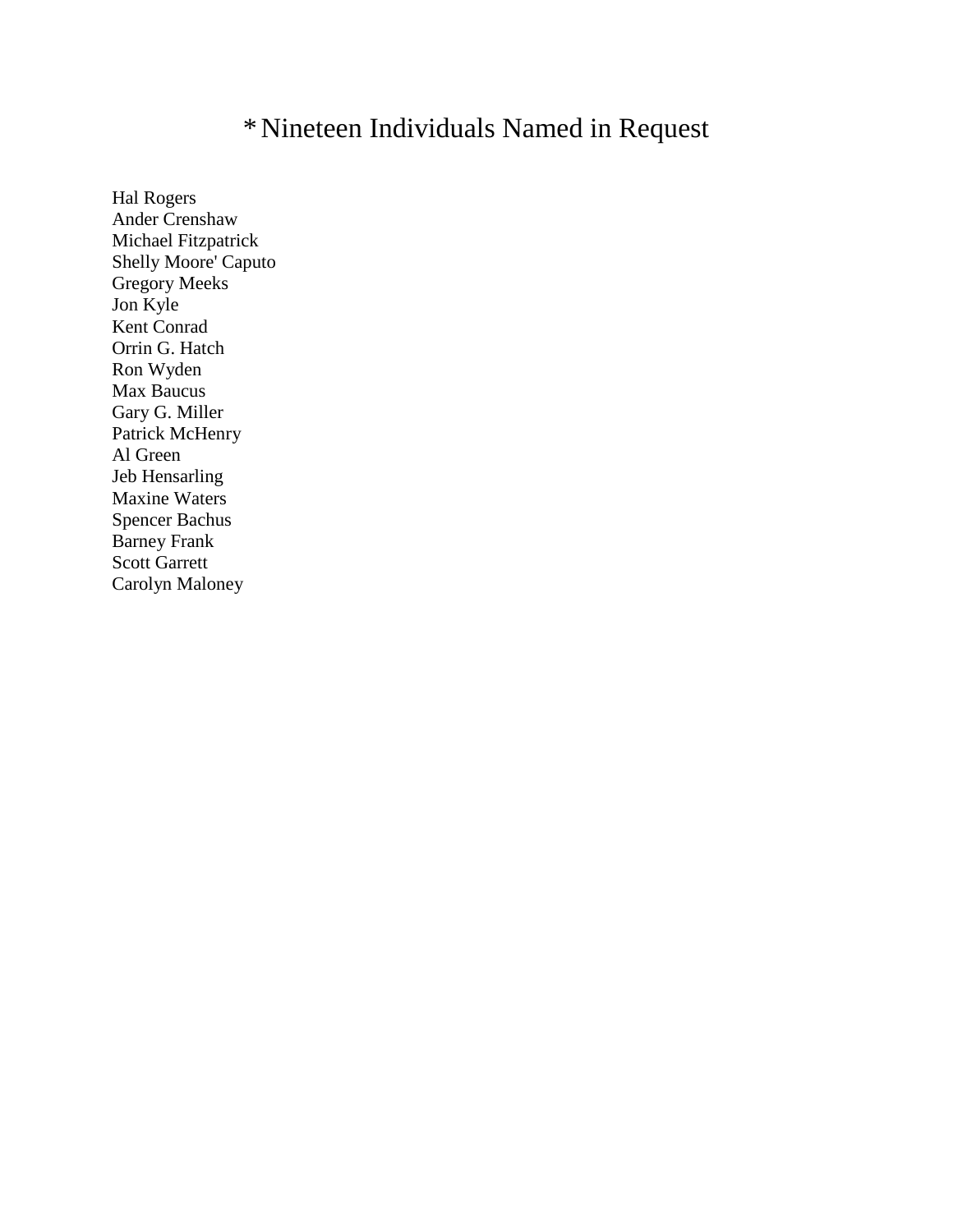

## DEPARTMENT OF THE TREASURY WASHINGTON, D.C. 20220

May 2, 2016

Re: 2013-04-157

This letter is the final response to your amended Freedom of Information Act (FOIA) request to the U.S. Department of the Treasury, dated August 5, 2015. You have requested records of correspondence from Treasury's official correspondence system between 2012 and 2013 for 19 named individuals. A copy of your amended request is enclosed.

Your request has been processed under the provisions of the FOIA, 5 U.S.C. § 552. A search of Treasury's official correspondence system was conducted and a list of potentially responsive correspondence<sup>1</sup> was located (5 pages). After review of that document, I have determined that portions will be withheld pursuant to Exemption 6 of the FOIA as described below.

FOIA Exemption 6 exempts from disclosure personnel or medical files and similar files the release of which would cause a clearly unwarranted invasion of personal privacy. This requires a balancing of the public's right to disclosure against the individual's right to privacy. The privacy interests of the individuals in the records you have requested outweigh any minimal public interest in disclosure of the information. Any private interest you may have in that information does not factor into the aforementioned balancing test.

If you are dissatisfied with the Department's action on your request, you may appeal within thirty-five (35) days of the date of this letter. Your appeal must be in writing, signed by you or your representative, should contain the rationale for the appeal, and should cite the FOIA reference number noted above. Your appeal must be addressed to: Freedom of Information Appeal, FOIA and Transparency, DO, Department of the Treasury, Washington, DC 20220.

The Office of Government Information Services (OGIS) also mediates disputes between FOIA requesters and Federal agencies as a non-exclusive alternative to litigation. If you wish to contact OGIS, you may email them at ogis@nara.gov or call 1-877-684-6448.

Sincerely,

Digitally signed by Ryan A. Law ON: c=US, o=U.S. Government, ou=Oepartment of the Treasury, ou=Departmental Offices, ou=People, serialNumber=716338, cn=Ryan A. Law Date: 2016.05.02 11:44:00 -04'00

Ryan Law Director, FOIA and Transparency

 $1$  Please note that several names in your amended request were misspelled (for example, "Capito" and "Kyl"). We conducted searches using the correct spellings of the names.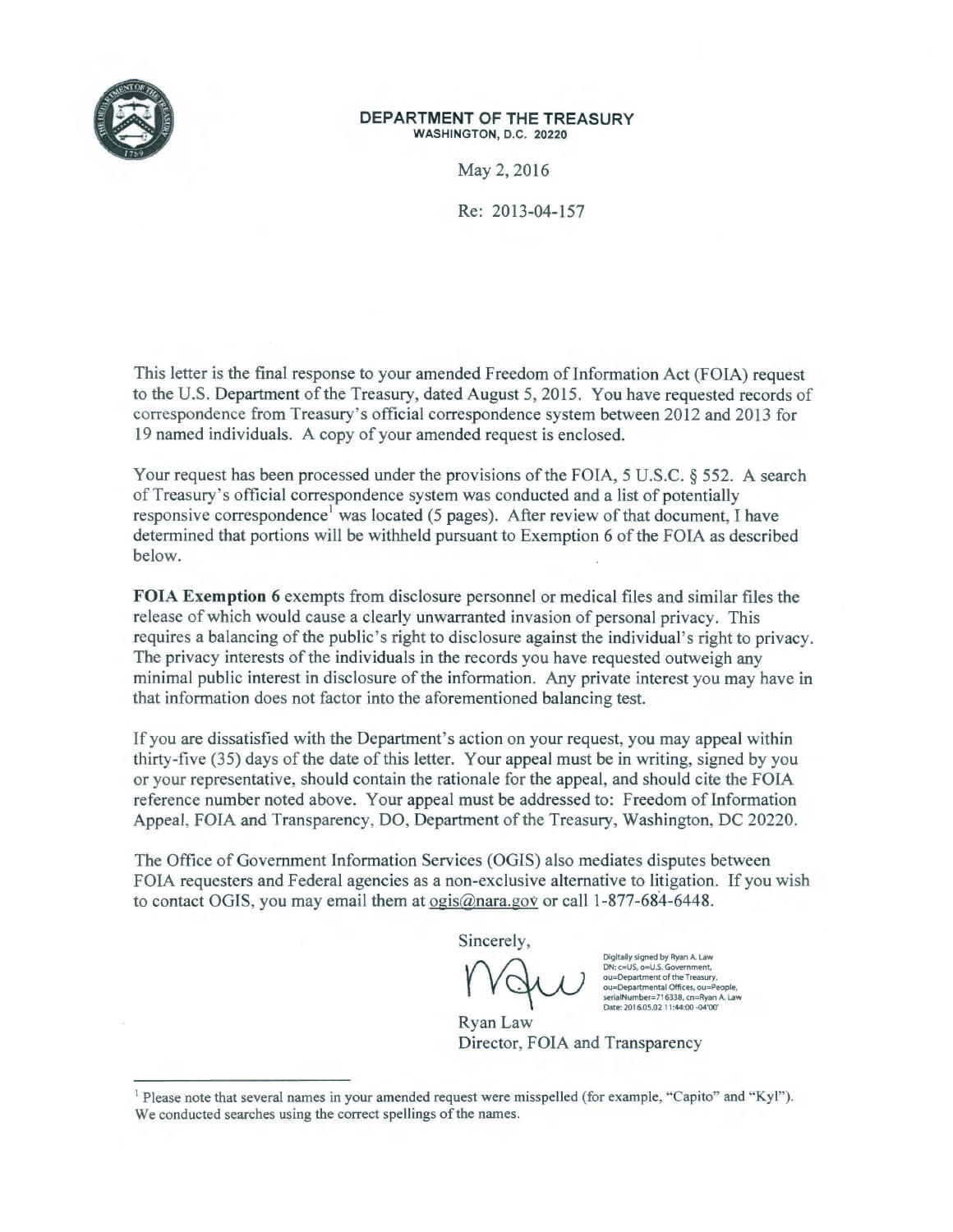| Folder         | Document From |                                                    | <b>Addressee</b>            | Doc Date   | Subject                                                                                                         | Document Type |
|----------------|---------------|----------------------------------------------------|-----------------------------|------------|-----------------------------------------------------------------------------------------------------------------|---------------|
| 2013-L-000279  | Incoming      | Rogers, Hal                                        | Alastair M. Fitzpayne       | 4/8/2013   | Wage Garnishment                                                                                                | Fax           |
| 2012-SE-002373 | Incoming      | Rogers, Hal                                        | Timothy F. Geithner         | 9/26/2012  | Reduce obstacles to municipalities seeking capital financing for<br>infrastructure projects (IRC §141)          | Letter        |
| 2012-SE-000310 | Incoming      | Rogers, Hal; Dicks, Norm                           | Timothy F. Geithner         | 2/8/2012   | House Appropriation Committee Survey and Investigations Division<br>Professional Development Program            | Fax           |
| 2012-SE-002373 | Outgoing      | Mark J. Mazur                                      | Rogers, Hal                 | 10/16/2012 | Reduce obstacles to municipalities seeking capital financing for<br>infrastructure projects (IRC §141)          | Letter        |
| 2012-SE-000310 | Outgoing      | Timothy F. Geithner                                | Rogers, Hal; Dicks,<br>Norm | 3/29/2012  | House Appropriation Committee Survey and Investigations Division<br>Professional Development Program            | Fax           |
| 2013-L-000090  | Incoming      | Crenshaw, Ander                                    | Alastair M. Fitzpayne       | 2/7/2013   | IRS Levy                                                                                                        | Fax           |
| 2013-L-000379  | Incoming      | Fitzpatrick, Mike                                  | Alastair M. Fitzpayne       | 5/16/2013  | Treasury Offset Program                                                                                         | Fax           |
| 2013-L-000167  | Incoming      | Fitzpatrick, Mike                                  | Alastair M. Fitzpayne       | 3/7/2013   | 1603 Grant Application                                                                                          | Fax           |
| 2013-L-000124  | Incoming      | Fitzpatrick, Mike                                  | Alastair M. Fitzpayne       | 2/19/2013  | Direct Deposit of Social Security Benefits                                                                      | <b>Fax</b>    |
| 2012-SE-001203 | Incoming      | Fitzpatrick, Mike                                  | Timothy F. Geithner         | 5/8/2012   | Additional Child Tax Credit Fraud                                                                               | Letter        |
| 2012-L-000854  | Incoming      | Fitzpatrick, Mike                                  | Alastair M. Fitzpayne       | 9/5/2012   | RE: False certification ability to benefit discharge - re: student loan                                         | Fax           |
| 2012-L-000765  | Incoming      | Fitzpatrick, Mike                                  | Alastair M. Fitzpayne       | 8/7/2012   | Section 1603 Program - re: solar panels                                                                         | Fax           |
| 2012-L-000627  | Incoming      | Fitzpatrick, Mike                                  | Alastair M. Fitzpayne       | 6/19/2012  | Replacement of lost check from Fair Fund, SEC                                                                   | Fax           |
| 2012-L-000013  | Incoming      | Fitzpatrick, Mike                                  | Kim N. Wallace              | 1/5/2012   | Status of multilated currency redemption claim                                                                  | Fax           |
| 2012-SE-001203 | Outgoing      | Peggy Bogadi                                       | Fitzpatrick, Mike           | 7/24/2012  | Additional Child Tax Credit Fraud                                                                               | Letter        |
| 2013-L-000085  | Incoming      | Capito, Shelley                                    | Alastair M. Fitzpayne       | 1/30/2013  | Direct Deposit of Social Security Benefits                                                                      | Letter        |
| 2013-L-000084  | Incoming      | Shelley Moore Capito                               | Alastair M. Fitzpayne       | 1/30/2013  | <b>Direct Deposit of Social Security Benefits</b>                                                               | Letter        |
| 2012-SE-002802 | Incoming      | Waters, Maxine; Meeks, Gregory; et                 | Timothy F. Geithner         | 11/29/2012 | Jamaica's Negotiations with the International Monetary Fund (IMF)                                               | Letter        |
| 2012-SE-001882 | Incoming      | Conrad, Kent; Berg, Rick; Hoeven,<br>John          | Timothy F. Geithner         | 7/26/2012  | Waive Additional Dividend Payments Assessed to Western State Bank<br><b>Through SBLF Program</b>                | Letter        |
| 2012-X-000002  | Incoming      | Baucus, Max; Hatch, Orrin; Levin,<br>Sandy; et al. | Emily McMahon               | 2/3/2012   | Report to Congress on the International Trade Data System                                                       | Letter        |
| 2012-SE-002904 | Incoming      | Hatch, Orrin; Enzi, Mike; Roberts,<br>Pat; et al.  | Timothy F. Geithner         | 12/13/2012 | Extend the Comment Period for Recently Issued Patient Protection and<br>Affordable Care Act (PPACA) Regulations | Letter        |
| 2012-SE-002486 | Incoming      | Hatch, Orrin                                       | Timothy F. Geithner         | 10/18/2012 | <b>Currency Misalignment and Manipulation</b>                                                                   | Letter        |
| 2012-SE-002449 | Incoming      | Hatch, Orrin; Sessions, Jeff                       | Timothy F. Geithner         | 10/15/2012 | <b>Statutory Debt Limit Questions</b>                                                                           | Letter        |
| 2012-SE-001917 | Incoming      | Hatch, Orrin; Hoyer, Steny                         | Timothy F. Geithner         | 8/2/2012   | INVIT: Attend the Boys & Girls Clubs of America Congerssional<br>Breakfast, 9/19/2012                           | Other         |
| 2012-SE-001771 | Incoming      | Hatch, Orrin; Moran, Jerry                         | Timothy F. Geithner         | 7/24/2012  | Treasury's Use of Social Media and Infographic Advocating<br>Appropriation of More Funds to the SEC and CFTC    | Letter        |
| 2012-SE-001050 | Incoming      | Hatch, Orrin; Grassley, Charles<br>"Chuck"; et al. | Timothy F. Geithner         | 5/2/2012   | Upcoming S&ED and Additional Views on U.S. Policy Towards China                                                 | E-MAIL        |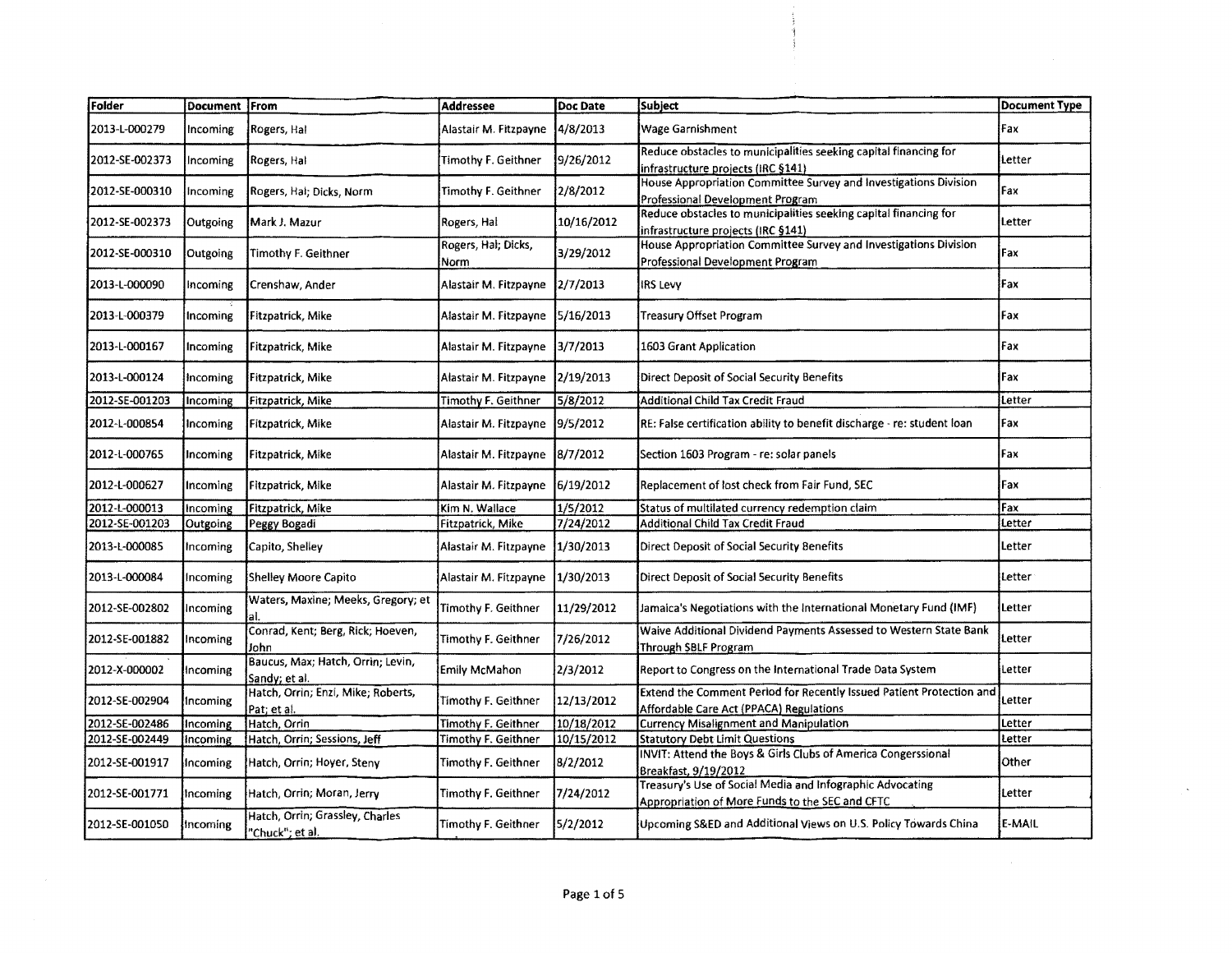| Folder         | Document From |                                                    | Addressee                                               | Doc Date  | <b>Subject</b>                                                                                                       | <b>Document Type</b> |
|----------------|---------------|----------------------------------------------------|---------------------------------------------------------|-----------|----------------------------------------------------------------------------------------------------------------------|----------------------|
| 2012-SE-000137 | Incoming      | Hatch, Orrin                                       | Timothy F. Geithner                                     | 1/19/2012 | Address Currency Manipulation in the Trans Pacific Partnership (TPP)<br><b>Negotiations</b>                          | Letter               |
| 2012-SE-000104 | Incoming      | Hatch, Orrin                                       | Timothy F. Geithner                                     | 1/12/2012 | Statutory Debt Limit and Treasury Obligations to the Social Security<br>Trust Funds                                  | Letter               |
| 2012-L-000879  | incoming      | Hatch, Orrin; Moran, Jerry                         | Alastair M. Fitzpayne                                   | 9/17/2012 | RE: Treasury's use of social media                                                                                   | Letter               |
| 2011-SE-005005 | Incoming      | Hatch, Orrin; DeMint, Jim; Cornyn,<br>John, et al. | Timothy F. Geithner                                     | 6/28/2011 | Greece's Debt Crisis                                                                                                 | Letter               |
| 2012-X-000002  | Outgoing      | Emily McMahon                                      | Baucus, Max; Hatch,<br>Orrin; Levin, Sandy; et 2/3/2012 |           | Report to Congress on the International Trade Data System                                                            | Letter               |
| 2011-SE-003524 | Outgoing      | Timothy F. Geithner                                | Hatch, Orrin                                            | 2/9/2012  | Signed response - Premium Credits in Section 1311 of the Patient<br>Protection and Affordable Care Act (PPACA)       | Letter               |
| 2013-L-000713  | Incoming      | Wyden, Ron                                         | Alastair M. Fitzpayne                                   | 9/16/2013 | Treasury Offset Program/Series E Bonds                                                                               | Letter               |
| 2013-L-000488  | Incoming      | Wyden, Ron                                         | Alastair M. Fitzpayne                                   | 6/12/2013 | Efforts to Double Bill Underwater Homeowners/Foreclosures                                                            | Letter               |
| 2013-L-000336  | Incoming      | Wyden, Ron                                         | Alastair M. Fitzpayne                                   | 4/19/2013 | Lost Savings Bonds                                                                                                   | Letter               |
| 2013-L-000138  | Incoming      | Wyden, Ron                                         | Alastair M. Fitzpayne                                   | 2/22/2013 | Debt Referred to Treasury for Collection by Offset.                                                                  | Fax                  |
| 2013-L-000014  | Incoming      | Wyden, Ron                                         | Alastair M. Fitzpayne                                   | 1/7/2013  | Department of Defense Delinquent Debt                                                                                | Fax                  |
| 2012-SE-000874 | Incoming      | Wyden, Ron                                         | Timothy F. Geithner                                     | 4/11/2012 | Expedite Approval of Joseph Millworks, Inc.'s Application for a 1603<br>Renewal Energy Project Grant                 | Letter               |
| 2012-SE-000562 | Incoming      | Feinstein, Dianne; Wyden, Ron; et al.              | Timothy F. Geithner                                     | 2/10/2012 | Proposals to Transfer Functions of Alcohol and Tobacco Tax and Trade<br>Bureau (TTB) to IRS                          | Letter               |
| 2012-L-000960  | Incoming      | DeFazio, Peter; Wyden, Ron                         | Alastair M. Fitzpayne                                   | 10/9/2012 | Section 1603 Program                                                                                                 | Fax                  |
| 2012-SE-000562 | Outgoing      | Emily S. McMahon                                   | Feinstein, Dianne;<br>Wyden, Ron; et al.                | 3/26/2012 | Proposals to Transfer Functions of Alcohol and Tobacco Tax and Trade<br>Bureau (TTB) to IRS                          | Letter               |
| 2012-X-000002  | Incoming      | Baucus, Max; Hatch, Orrin; Levin,<br>Sandy; et al. | Emily McMahon                                           | 2/3/2012  | Report to Congress on the International Trade Data System                                                            | Letter               |
| 2012-SE-001216 | Incoming      | Harkin, Tom; Baucus, Max                           | Timothy F. Geithner                                     | 5/18/2012 | Proposed Rulemaking of Additional Rules Regarding Hybrid Retirement<br>Plans                                         | Letter               |
| 2012-SE-001044 | Incoming      | Baucus, Max; Levin, Sandy                          | Timothy F. Geithner                                     | 5/1/2012  | Focus on Three Issues of Critical Importance That Present<br>Opportunities for Progress in the Upcoming S&ED Meeting | Letter               |
| 2012-SE-000242 | Incoming      | Camp, Dave; Baucus, Max                            | Timothy F. Geithner                                     | 1/31/2012 | Role of Exchange Rate Practices in Trade Policy                                                                      | Letter               |
| 2012-L-000718  | Incoming      | Baucus, Max                                        | Alastair M. Fitzpayne                                   | 7/18/2012 | Status of application with TTB for Distilled Spirits Permit - Willie's<br>Distillery, Inc.                           | Fax                  |
| 2012-L-000349  | Incoming      | Baucus, Max                                        | Kim N. Wallace                                          | 3/20/2012 | RE: Redemption of U.S. Savings Bonds                                                                                 | Fax                  |
| 2012-X-000002  | Outgoing      | Emily McMahon                                      | Baucus, Max; Hatch,<br>Orrin; Levin, Sandy; et 2/3/2012 |           | Report to Congress on the International Trade Data System                                                            | Letter               |
| 2012-SE-002124 | Incoming      | Miller, Gary; Garrett, Scott                       | Timothy F. Geithner                                     | 9/5/2012  | Provide Information Regarding Implementation of the Policy to Vote<br>Against Loans to Argentina                     | Letter               |
| 2012-SE-0012S4 | Incoming      | Hayworth, Nan; Miller, Gary; et al.                | Timothy F. Geithner                                     | 4/27/2012 | Letter regarding U.S.-China Strategic and Economic Dialogue                                                          | Letter               |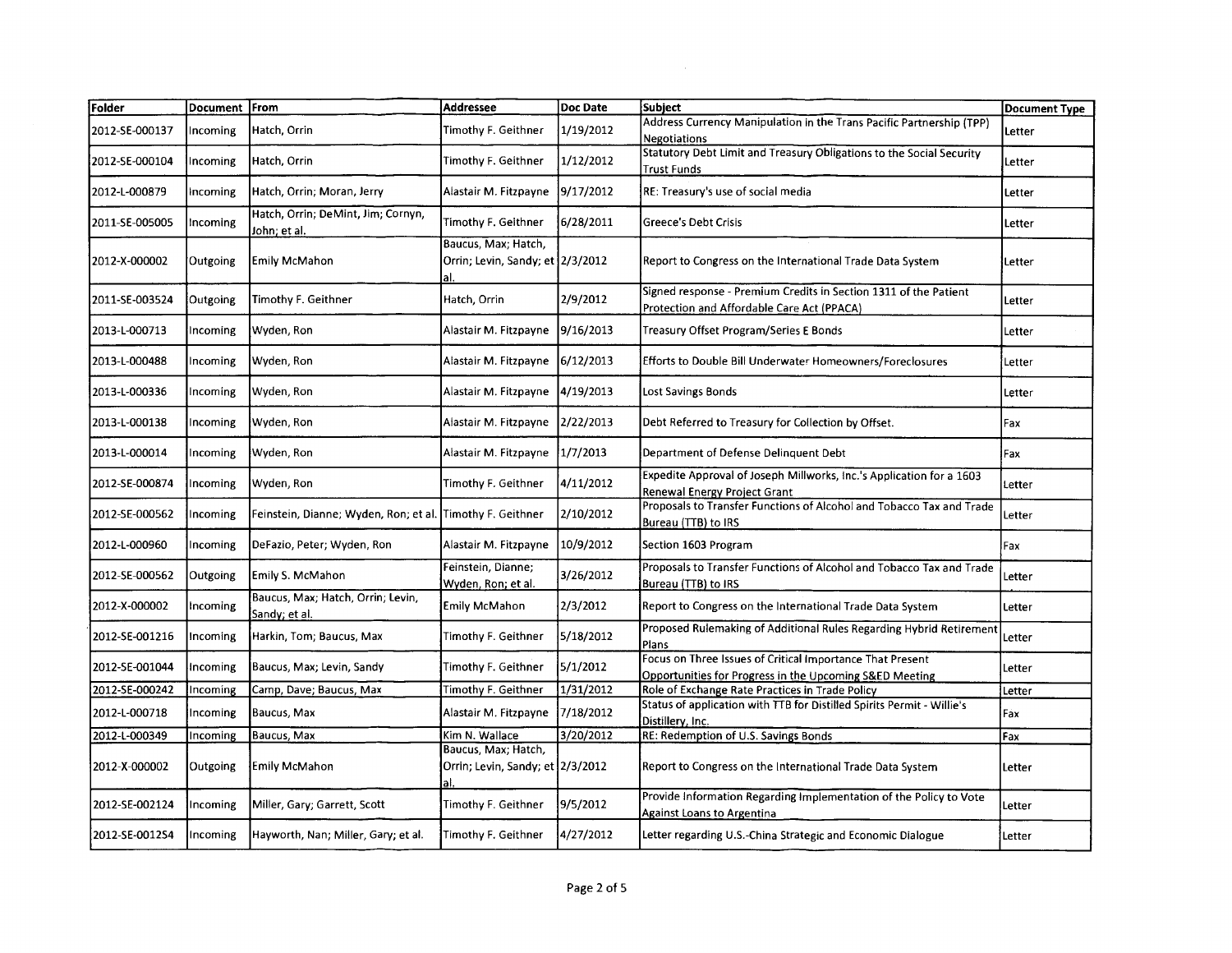| Folder         | Document From |                                                           | <b>Addressee</b>                | Doc Date   | Subject                                                                                                                                    | <b>Document Type</b> |
|----------------|---------------|-----------------------------------------------------------|---------------------------------|------------|--------------------------------------------------------------------------------------------------------------------------------------------|----------------------|
| 2012-SE-000842 | Incoming      | Miller, Gary                                              | Timothy F. Geithner             | 4/6/2012   | Pre-Revolutionary Chinese Bonds                                                                                                            | Letter               |
| 2012-L-001188  | Incoming      | Miller, Gary                                              | Alastair M. Fitzpayne           | 12/17/2012 | Bank of America Home Loan                                                                                                                  | Fax                  |
| 2012-L-000903  | Incoming      | Miller, Gary                                              | Alastair M. Fitzpayne           | 8/27/2012  | RE: Home Affordable Foreclosure Alternatives (HAFA) Short Sale<br>request                                                                  | Fax                  |
| 2012-L-000564  | Incoming      | Miller, Gary                                              | Alastair M. Fitzpayne           | 6/1/2012   | License to sell real estate located in Iran re: (b)(6)                                                                                     | Fax                  |
| 2012-L-000077  | Incoming      | Miller, Gary                                              | Kim N. Wallace                  | 1/25/2012  | Loan Modification                                                                                                                          | Fax                  |
| 2012-SE-002124 | Outgoing      | Timothy F. Geithner                                       | Miller, Gary; Garrett,<br>Scott | 10/4/2012  | Provide Information Regarding Implementation of the Policy to Vote<br>Against Loans to Argentina                                           | Letter               |
| 2013-L-000717  | Incoming      | McHenry, Patrick                                          | Alastair M. Fitzpayne           | 8/23/2013  | Janus Capital Management Settlement Fund                                                                                                   | Letter               |
| 2013-L-000012  | Incoming      | McHenry, Patrick                                          | Alastair M. Fitzpayne           | 1/7/2013   | <b>Small Business Loan</b>                                                                                                                 | Fax                  |
| 2013-L-000541  | Incoming      | Green, Al                                                 | Alastair M. Fitzpayne           | 7/2/2013   | <b>OFAC License</b>                                                                                                                        | Letter               |
| 2013-L-000551  | Incoming      | Hensarling, Jeb                                           | Alastair M. Fitzpayne           | 16/26/2013 | Pension Debt of (b)(6)                                                                                                                     | Letter               |
| 2013-L-000543  | Incoming      | Hensarling, Jeb                                           | Alastair M. Fitzpayne           | 7/9/2013   | Notice of Reclamation for (b)(6)                                                                                                           | E-MAIL               |
| 2013-L-000735  | Incoming      | Waters, Maxine                                            | Alastair M. Fitzpayne           | 9/9/2013   | Treasury Offset Program/VA Delinquent Debt                                                                                                 | E-MAIL               |
| 2013-L-000724  | Incoming      | Waters, Maxine                                            | Alastair M. Fitzpayne           | 9/4/2013   | Documentation of Proof for VA Award                                                                                                        | Fax                  |
| 2012-SE-002802 | Incoming      | Waters, Maxine; Meeks, Gregory; et                        | Timothy F. Geithner             | 11/29/2012 | Jamaica's Negotiations with the International Monetary Fund (IMF)                                                                          | Letter               |
| 2012-SE-001268 | Incoming      | Waters, Maxine; Frank, Barney; et al. Timothy F. Geithner |                                 | 5/25/2012  | Letter concerning the Administration's implementation of HHF and<br><b>HARP 2.0</b>                                                        | Letter               |
| 2012-SE-002717 | Incoming      | Bachus, Spencer                                           | Timothy F. Geithner             | 11/16/2012 | <b>CFIUS Project Timelines</b>                                                                                                             | Letter               |
| 2012-SE-002392 | Incoming      | Lucas, Frank; Bachus, Spencer; et al.                     | Timothy F. Geithner             | 10/5/2012  | Intervene on CFTC/SEC Rulemaking and Finalize Rules That Exempt FX<br>Swaps                                                                | Letter               |
| 2012-SE-002182 | fincoming     | Bachus, Spencer; Neugebauer,<br>Randy                     | Timothy F. Geithner             | 9/12/2012  | Financial Stability Oversight Council (FSOC) and Office of Financial<br>Research (OFR)                                                     | Letter               |
| 2012-SE-002033 | Incoming      | Bachus, Spencer; Frank, Barney                            | Timothy F. Geithner             | 8/22/2012  | Criteria for International Financial Institutions (IFIs) Assistance to<br>Burma                                                            | Letter               |
| 2012-SE-001247 | Incoming      | Ros-Lehtinen, Ileana; Bachus,<br>Spencer                  | Timothy F. Geithner             | 5/16/2012  | Terms of License Granted to (b)(6) to Perform Certain Legal Duties for<br>the Sudanese Regime.                                             | Letter               |
| 2012-SE-001130 | Incoming      | Bachus, Spencer; Neugebauer,<br>Randy                     | Timothy F. Geithner             | 5/9/2012   | Conference Spending                                                                                                                        | Letter               |
| 2012-SE-001031 | Incoming      | Bachus, Spencer                                           | Timothy F. Geithner             | 4/27/2012  | Egyptian Government-Owned Gas Company (EGAS) Delivery<br><b>Agreement With Israel</b>                                                      | Letter               |
| 2012-SE-000681 | Incoming      | Bachus, Spencer                                           | Timothy F. Geithner             | 3/13/2012  | Testimony Request, 3/20/2012                                                                                                               | Letter               |
| 2012-SE-000178 | Incoming      | Bachus, Spencer; Paul, Ron; et al.                        | Timothy F. Geithner             | 1/25/2012  | Opposes Using Taxpayer Dollars to Fund Europe's Financial Programs<br>Through the IMF                                                      | Letter               |
| 2012-SE-000023 | Incoming      | Bachus, Spencer                                           | Timothy F. Geithner             | 12/21/2011 | Testimony Request, 2/7/2012, 2/8/2012, 2/15/2012 or 2/16                                                                                   | Letter               |
| 2012-L-000906  | Incoming      | Bachus, Spencer                                           | Alastair M. Fitzpayne           | 6/20/2012  | Requesting information on the Office of Financial Research (OFR) effort<br>to coordinate data collection and avoid unnecessary duplication | Letter               |

 $\sim$   $\alpha$  .  $\frac{1}{4}$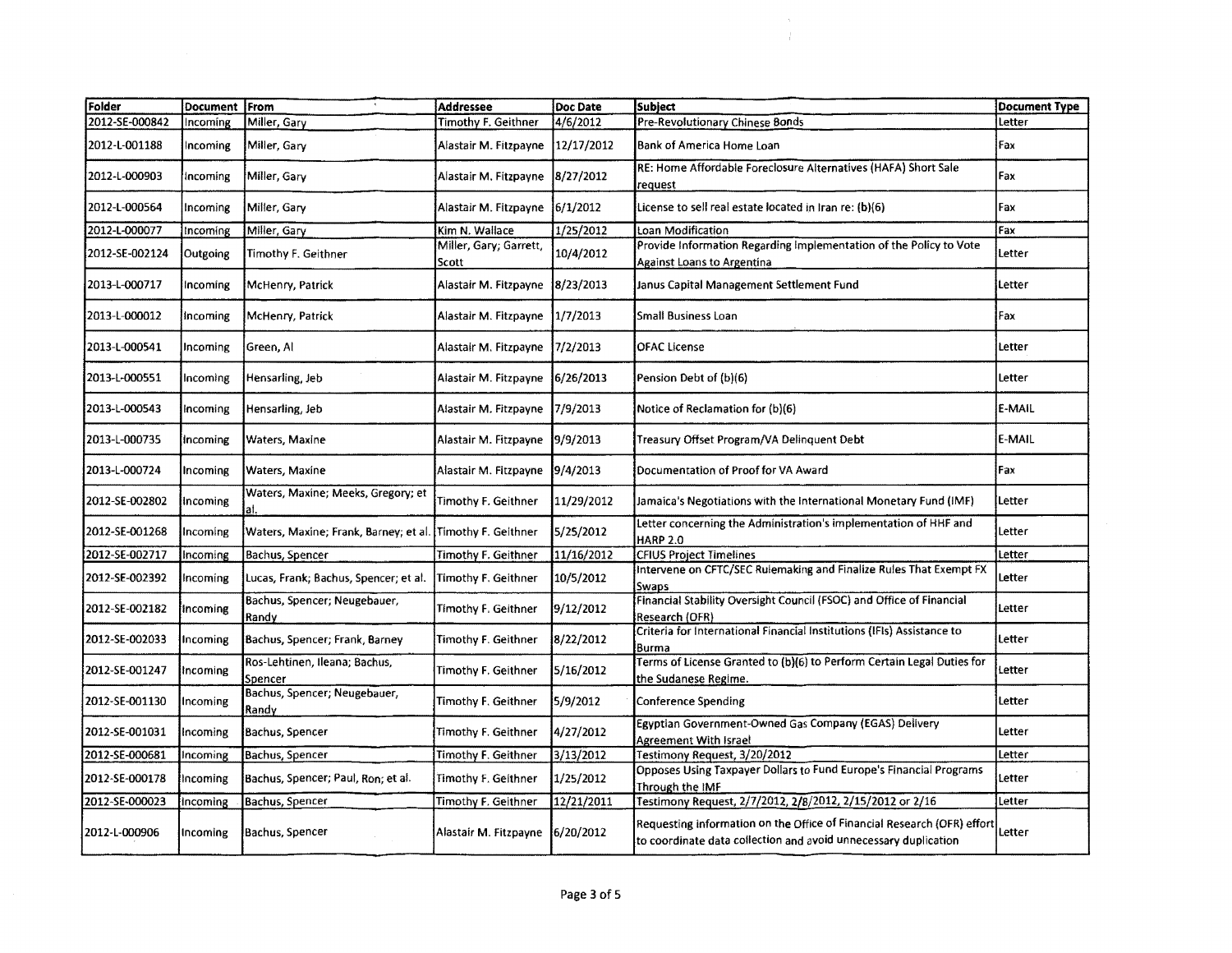| Folder         | Document From |                                       | <b>Addressee</b>                                     | Doc Date          | <b>Subject</b>                                                                                                            | <b>Document Type</b> |
|----------------|---------------|---------------------------------------|------------------------------------------------------|-------------------|---------------------------------------------------------------------------------------------------------------------------|----------------------|
| 2012-1-000656  | Incoming      | Bachus, Spencer; Neugebauer,          | Alastair M. Fitzpayne                                | 5/9/2012          | REPORT TO CONGRESS - RE: Conference Spending                                                                              | Letter               |
| 2012-L-000310  | Incoming      | Randy<br><b>Bachus, Spencer</b>       | Kim N. Wallace                                       | 3/6/2012          | New Market Tax Credit Program                                                                                             | Fax                  |
| 2012-L-000280  | Incoming      | Bachus, Spencer                       | Kim N. Wallace                                       | 3/6/2012          | New Market Tax Credit Program                                                                                             | Fax                  |
|                |               | Bachus, Spencer; Neugebauer,          |                                                      |                   | Fannie Mae's and Freddie Mac's Potential Expansion into New                                                               |                      |
| 2011-SE-005009 | Incoming      | Randy; et al.                         | Timothy F. Geithner                                  | 6/29/2011         | <b>Products and Lines of Business</b>                                                                                     | tetter               |
| 2012-SE-002943 | Incoming      | Frank, Barney                         | Timothy F. Geithner                                  | 12/18/2012        | Improving Enforcement of Financial Laws                                                                                   | Letter               |
| 2012-SE-002283 | Incoming      | Frank, Barney                         | Timothy F. Geithner                                  | 9/21/2012         | Foreign Exchange Swap Transactions                                                                                        | Letter               |
|                |               |                                       |                                                      |                   | Criteria for International Financial Institutions (IFIs) Assistance to                                                    |                      |
| 2012-SE-002033 | Incoming      | Bachus, Spencer; Frank, Barney        | Timothy F. Geithner                                  | 8/22/2012         | Burma                                                                                                                     | Letter               |
| 2012-SE-001268 | Incoming      | Waters, Maxine; Frank, Barney; et al. | Timothy F. Geithner                                  | 5/25/2012         | Letter concerning the Administration's implementation of HHF and<br><b>HARP 2.0</b>                                       | Letter               |
|                |               |                                       |                                                      |                   | US Free Trade Agreements and Bilateral Investment Treaties Viewed as                                                      |                      |
| 2012-SE-001245 | Incoming      | Frank, Barney; Levin, Sandy           | Timothy F. Geithner                                  | 5/23/2012         | Prohibiting Governments From Using Capital Controls                                                                       | Letter               |
| 2012-SE-000308 | Incoming      | Frank, Barney                         | Timothy F. Geithner                                  | $\sqrt{2/7}/2012$ | Speech to FSOC                                                                                                            | Letter               |
| 2012-L-001048  | Incoming      | Frank, Barney                         | Alastair M. Fitzpayne                                | 11/8/2012         | Threat Reduction Act (TRA)                                                                                                | Letter               |
| 2012-L-000544  | Incoming      | Frank, Barney                         | Alastair M. Fitzpayne                                | 5/15/2012         | <b>Presidential Dollar Coins</b>                                                                                          | Fax                  |
| 2011-SE-005022 | Incoming      | Frank, Barney; Smith, Chris; et al.   | Timothy F. Geithner                                  | 6/17/2011         | Oppose Bilateral and Multilateral Support for Egypt unless Kidnapped<br>American Children are Returned                    | Letter               |
| 2011-SE-005008 | Incoming      | Frank, Barney; Smith, Chris; et al.   | <b>Timothy F. Geithner</b>                           | 6/17/2011         | Withhold Funding for Egypt Unless Kidnapped American Children (b)(6)<br>are Returned                                      | Letter               |
| 2011-SE-005001 | Incoming      | Frank, Barney; Maloney, Carolyn; et   | Timothy F. Geithner                                  | 4/15/2011         | Qualified Residential Mortgages (QRM)                                                                                     | Letter               |
| 2011-SE-003162 | Outgoing      | Timothy F. Geithner                   | Markey, Ed; Kerry,<br>John; Frank, Barney;<br>et al. | 2/9/2012          | Supports MassDevelopment's Application for an Allocation under<br>Treasury's New Market Tax Credit (NMTC) Program         | Letter               |
| 2013-L-000619  | Incoming      | Garrett, Scott                        | Alastair M. Fitzpayne                                | 7/31/2013         | Annuity/Medicare Premium Deduction                                                                                        | <b>Fax</b>           |
| 2012-SE-002124 | Incoming      | Miller, Gary; Garrett, Scott          | Timothy F. Geithner                                  | 9/5/2012          | Provide Information Regarding Implementation of the Policy to Vote<br>Against Loans to Argentina                          | Letter               |
| 2012-L-000847  | Incoming      | Garrett, Scott                        | Alastair M. Fitzpayne                                | 8/29/2012         | Treasury Offset Program                                                                                                   | Fax                  |
| 2012-L-000030  | Incoming      | Garrett, Scott                        | Kim N. Wallace                                       | 1/6/2012          | Status of U.S. Savings Bonds                                                                                              | Fax                  |
| 2012-SE-002124 | Outgoing      | Timothy F. Geithner                   | Miller, Gary; Garrett,<br>Scott                      | 10/4/2012         | Provide Information Regarding Implementation of the Policy to Vote<br>Against Loans to Argentina                          | Letter               |
| 2013-L-000673  | Incoming      | Maloney, Carolyn                      | Alastair M. Fitzpayne                                | 8/6/2013          | Overdraft Fees Charged to Account at Sovereign Bank                                                                       | Letter               |
| 2013-L-000374  | Incoming      | Maloney, Carolyn                      | Alastair M. Fitzpayne                                | 4/9/2013          | Treasury Bill Maturity Date & Release of Funds                                                                            | Fax                  |
| 2012-SE-001397 | Incoming      | Maloney, Carolyn                      | Timothy F. Geithner                                  | 6/13/2012         | Review Suggestions of Americans Living Abroad Regarding Filing<br>Requirements for Form 8938 and Consider Impact Of FATCA | Letter               |
| 2012-SE-001161 | Incoming      | Maloney, Carolyn                      | Timothy F. Geithner                                  | 4/30/2012         | Thank You Letter                                                                                                          | Letter               |
| 2012-SE-000402 | Incoming      | Maloney, Carolyn                      | Timothy F. Geithner                                  | 2/9/2012          | Meeting for Treasury Staff and Groups Representing Overseas<br>Americans                                                  | Letter               |
| 2012-L-000327  | Incoming      | Maloney, Carolyn                      | Kim N. Wallace                                       | 2/16/2012         | Home Affordable Modification Program (HAMP)                                                                               | Letter               |

 $\mathbf{v}$  .